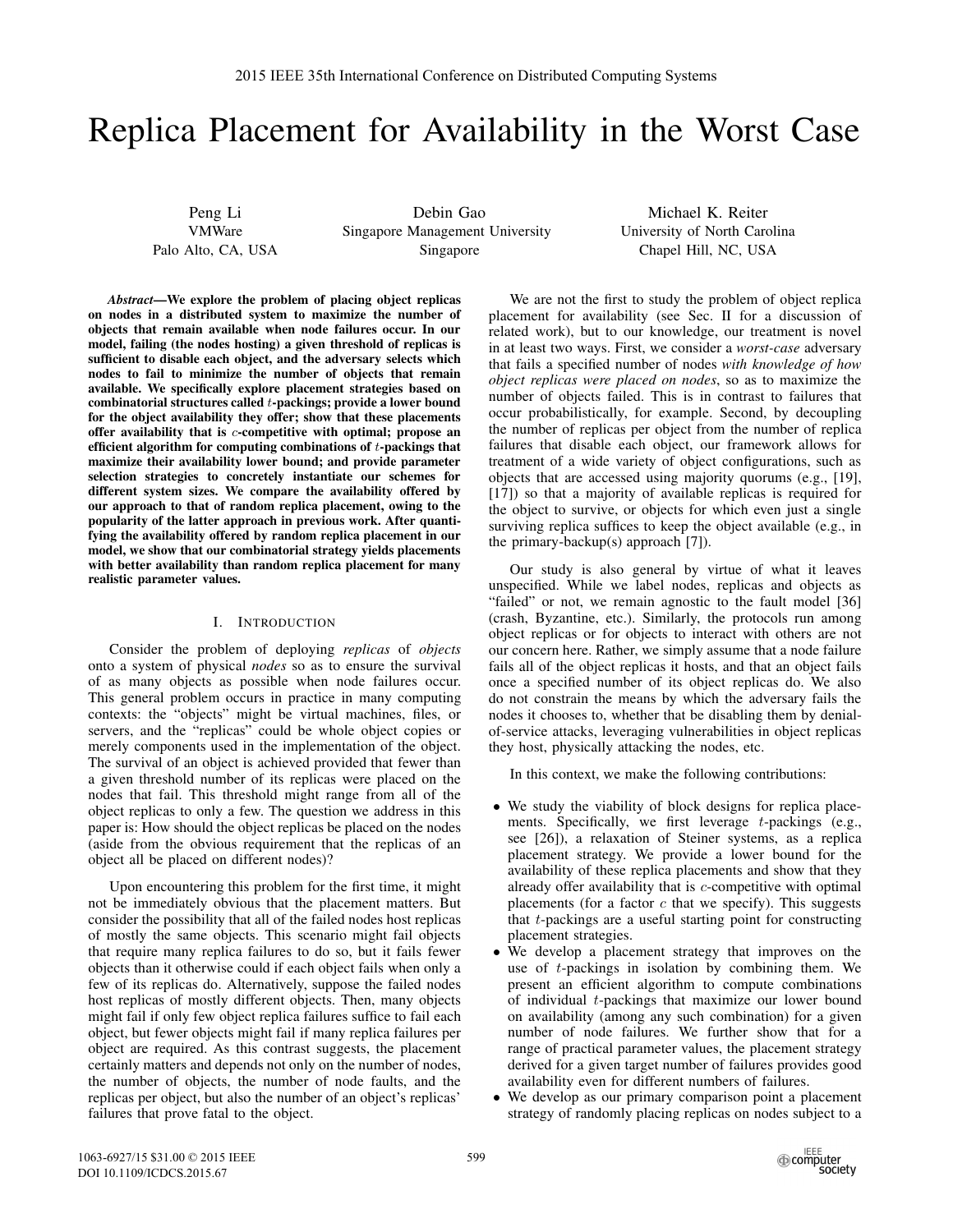load-balancing requirement, owing to the popularity of this strategy in previous work. We characterize availability for this placement strategy in our adversarial model, and then we develop an expression for the limit of this measure as the number of objects grows. We further show that this limit already closely reflects reality for practical parameter values and relatively small numbers of objects, allowing it to be used as a basis to compare to the availabilities offered by our strategies based on  $t$ -packings. In this way, we show that our constructions based on  $t$ -packings provide better availability for ranges of practical parameter values than does random replica placement.

As discussed above, the replica placement strategies that we explore build from *t*-packings, and some of our analysis depends on use of *maximum t*-packings (also called *t*-designs). Based on current knowledge of t-designs (which we briefly survey in Sec. III-C), we limit our attention to replication scenarios involving up to five replicas per object. Fortunately, this decision is not limiting for practical replication scenarios in data centers: VM replication for fault tolerance typically uses two (e.g., [38]) and many file systems default to three or four replicas per file or related structure (as in GFS [18], Hadoop [37], and FARSITE [2]).

# II. RELATED WORK

Replica placement for availability (or durability) has been extensively studied in various fields (e.g., [5], [15], [4], [41], [31], [39], [3], [34]), sometimes in conjunction with other concerns. All related work we have located focuses on leveraging node failure distributions, especially their independence and/or heterogeneity as would be common in peer-to-peer storage and computing, for example. Here we make no assumptions about node failure distributions, allowing them to be controlled by an arbitrary adversary constrained only by the number of nodes he can fail. This renders our analysis both simpler in many cases and, at the same time, very general.

We nevertheless draw from this work where possible. Notably, Yu and Gibbons [39] explored the following question: If each node fails independently with fixed probability and if all replicas of an object must fail for the object to fail, then what placement strategy offers the highest probability of success for operations involving multiple objects, a given number of which must be available for the operation to succeed? Their finding that we most directly leverage here is their identification of random replica placements as offering close to the best probability of operation success when an operation can tolerate some object failures. Together with the widespread use and empirical study of random placements (e.g., [35], [2], [4], [18], [40], [24]), this finding motivates our choice of random replica placement as a comparison point for our proposed placement strategies. That said, for drawing this comparison we need to develop our own analysis of the availability of random placements, since we focus on a worst-case adversary that can choose which nodes to fail; this analysis might be of interest in its own right. Our work also differs from Yu and Gibbons' in that we do not consider multi-object operations, asking instead only how many objects remain available, but we do so while permitting an object to remain available only if a specified number of its replicas survive (versus just one of them). Note that equating our "objects" to their "operations"

and our "replicas" to their "objects" (each with only one replica) does not yield the same problem—even setting aside our different adversarial models—since replicas of the same object in our case must be placed on different nodes, while their objects do not.

As discussed in Sec. I, the cornerstone of the replica placement strategy we develop is a t-packing. To our knowledge, we are the first to explore the use of  $t$ -packings for replica placement in distributed systems. That said, such block designs have found application in several diverse domains, as surveyed elsewhere (e.g., [11], [9], [33]). The most conceptually related use of block designs to ours is their use in constructing quorum systems (e.g., [29]). Quorum systems, however, must intersect, whereas we have no such requirement here for object placements, a fact that we leverage.

## III. OVERLAP-BASED PLACEMENT STRATEGIES

The strength of random replica placement in diminishing the likelihood that random node failures will fail many objects (see Sec. II) derives from it inducing low *inter-object correlation* [39], a measure that reflects the overlaps of objects' replica placements. However, random placement induces small overlaps only probabilistically, allowing the possibility that *targeted* node failures could still impact many objects. In this section we explore "overlap-based" placement strategies that manage these overlaps explicitly. We will return to analyzing the impact of targeted node failures on random placements in Sec. IV and compare to our overlap-based strategies there.

- b The number of objects
- $r$  The number of replicas per object
- s The number of an object's replicas whose
- failure fails the object;  $1 \leq s \leq r$ <br>*n* The number of nodes
- 
- k The number of failed nodes;  $s \leq k \leq n$
- $\pi$  A placement
- $\mathcal{O}$  The set of all objects;  $|\mathcal{O}| = b$
- $\mathcal N$  The set of all nodes;  $|\mathcal N| = n$

# Fig. 1: Notation

Before continuing, we first define some notation used in the rest of this document (see Fig. 1). We presume a system of  $n$ nodes denoted by the set  $\mathcal{N}(\mathcal{N}| = n)$ . These nodes will host a set  $\mathcal O$  of b objects ( $|\mathcal O|=b$ ), each replicated r times. This hosting is represented by a *placement*  $\pi$  :  $\mathcal{O} \rightarrow 2^{\mathcal{N}}$ , where  $2^{\mathcal{N}}$  is the power set of N. Specifically, for each obj  $\in \mathcal{O}$ ,  $\pi$ (obj) is a subset of N of size  $|\pi$ (obj)| = r that indicates the nodes on which replicas of obj are located. We use  $k$  to denote the number of nodes that fail. If  $K \subseteq \mathcal{N}$  is the set of  $k$  failed nodes, then an object obj is said to fail if and only if  $|\pi({\rm obj}) \cap \mathcal{K}| > s$ . This gives rise to the following natural definition of the availability of a placement  $\pi$ .

*Definition 1:* For any fixed placement  $\pi$ , let Avail( $\pi$ ) denote the number of available objects, minimized over all sets K of (potentially failed) nodes where  $|\mathcal{K}| = k$ . In other words,

$$
Avail(\pi) = \min_{\substack{\mathcal{K} \subseteq \mathcal{N}: \\ |\mathcal{K}| = k}} |\{\text{obj} \in \mathcal{O} : |\pi(\text{obj}) \cap \mathcal{K}| < s\}|
$$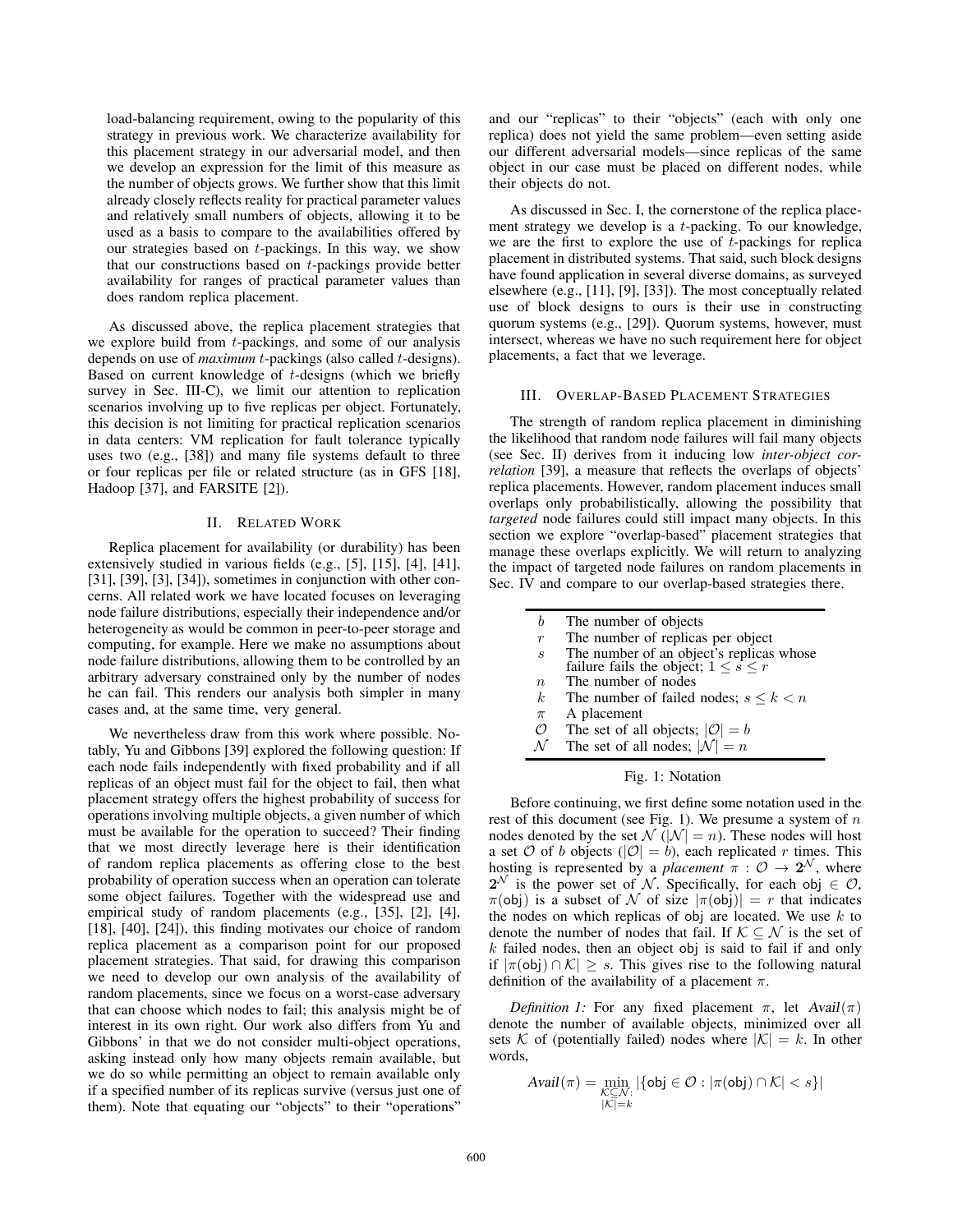# *A. The* Simple(x*,* λ) *Placement Strategy*

Our intuition for developing a replica placement strategy so as to maximize availability is simply to limit the number of objects whose replicas overlap on the same nodes "too much." This intuition is captured in the  $Simple(x, \lambda)$  strategy, which limits overlaps of more than x nodes to at most  $\lambda$  objects. We limit our attention to  $x < s$ , since once  $x \geq s$ , arbitrarily many objects can overlap on s nodes in a Simple $(x, \lambda)$  placement, meaning that failures of those nodes could fail arbitrarily many objects.

*Definition 2:* The Simple $(x, \lambda)$  placement strategy locates object replicas on nodes using a placement  $\pi$  so that for all  $\mathcal{N}' \subseteq \mathcal{N}$  where  $|\mathcal{N}'| = x + 1$  and all  $\mathcal{O}' \subseteq \mathcal{O}$ , if  $\mathcal{N}' \subseteq \pi(\text{obj})$ for every obj  $\in \mathcal{O}'$ , then  $|\mathcal{O}'| \leq \lambda$ .

In words, Definition 2 says that no  $(x+1)$ -subset N' of nodes can host (replicas of) more than  $\lambda$  objects in common. So, for example, if  $\lambda = 1$ , then the replicas of any two objects can overlap on at most  $x$  nodes.

It is important to note that a Simple $(x, \lambda)$  placement exists only for limited values of  $b$ , once  $n$  and  $r$  are fixed. Specifically, borrowing results from design theory—where a Simple $(x, \lambda)$  is otherwise known as a  $(x + 1)$ *-* $(n, r, \lambda)$ *packing* (e.g., [26])—we have:

*Lemma 1 (e.g., [26]):* A Simple $(x, \lambda)$  placement exists only if  $b \leq \left[ \frac{\lambda \binom{n}{x+1}}{\binom{r}{x+1}} \right]$ .

While  $b \leq \left[ \lambda {n \choose x+1} / {r \choose x+1} \right]$  is necessary for a Simple $(x, \lambda)$ placement, it is not sufficient. To achieve a sufficient condition, we select an  $n_x \le n$  and a  $\mu_x$  that divides  $\lambda$  (i.e.,  $\mu_x | \lambda$ ). The values  $n_x$  and  $\mu_x$  are chosen so that  $\mu_x \frac{n_x}{x+1}$   $\frac{n_x}{x+1}$  is integral and, moreover, a Simple $(x, \mu_x)$  placement exists for any  $b \leq$  $\mu_x\binom{n_x}{x+1}/\binom{r}{x+1}$  objects. Then, a Simple $(x, \lambda)$  placement on  $n_x$  nodes can be obtained by "copying" the Simple(x,  $\mu_x$ ) placement  $\lambda/\mu_x$  times.

*Observation 1:* If there exist an  $n_x \leq n$  and a  $\mu_x$  $\lambda$  so that a Simple(x,  $\mu_x$ ) placement exists for all  $b \leq$  $\mu_x\binom{n_x}{x+1}/\binom{r}{x+1}$ , then a Simple(x,  $\lambda$ ) placement exists for all  $b \leq \lambda {n_x \choose x+1} / {r \choose x+1}.$ 

*Observation 2:* Placing replicas on only  $n_x \leq n$  nodes can lead to a load-imbalanced system, but only slightly if we can find a suitable  $n_x \approx n$ . If we cannot, then we can instead identify values  $n_{x1}, \ldots, n_{xm}$  such that  $\sum_{i=1}^{m} n_{xi} \leq n$  but  $\sum_{i=1}^{m} n_{xi} \approx n$ , and then extend the results below to account  $\sum_{i=1}^{m} n_{xi} \approx n$ , and then extend the results below to account  $\sum_{i=1}^{n} n_{xi}$  is  $n$ , and then extend the results seem to detect the detection any  $b \le \sum_{i=1}^{m} \lambda {n_{xi} \choose x+1} / {r \choose x+1}$  objects from a Simple $(x, \lambda)$ <br>placement on each chunk of  $n_{xi}$  nodes.

The extension in Observation 2 is straightforward but tedious, and so we defer its discussion to Sec. III-C. For now, we simply assume that a suitable  $n_x$  and  $\mu_x$  exist and can be found to support Observation 1. We also adopt the convention that, given  $n_x$ ,  $\mu_x$ , r, s, and b,  $\lambda$  is chosen minimally, so that

$$
(\lambda - \mu_x) \frac{\binom{n_x}{x+1}}{\binom{r}{x+1}} < b \le \lambda \frac{\binom{n_x}{x+1}}{\binom{r}{x+1}} \tag{1}
$$

We now briefly characterize the availability of  $Simple(x,$  $\lambda$ ) placements, to justify their use as a building block for a more useful placement strategy in Sec. III-B. The key observation in characterizing the availability of  $Simple(x, \lambda)$ placements is that the availability can be lower-bounded by applying Lemma 1 to packing s-sized sets of replicas into the k failed nodes, as shown in the following lemma. Due to space limitations, the proofs of all results have been deferred to Appendix B.

*Lemma 2:* For any Simple $(x, \lambda)$  placement  $\pi$ , Avail $(\pi) \ge$ *lbAvail*<sup>si</sup> $(x, \lambda)$  where

*lb*Avail<sup>si</sup>(x, 
$$
\lambda
$$
) = b -  $\left[ \lambda \frac{\binom{k}{x+1}}{\binom{s}{x+1}} \right]$  (2)

*lbAvail*<sup>si</sup> $(x, \lambda)$  is a tight lower bound for only some parameter values, as indicated in Fig. 2. In this figure,  $Avail(\pi)$  was calculated explicitly after placing objects according to a Simple $(x, \lambda)$ placement  $\pi$  and then simulating the worst  $k$ failures.



Fig. 2: Avail $(\pi)$  – lbAvail <sup>si</sup> $(x, \lambda)$ for  $n = 71$ ,  $x = 1$ , and  $r = 3$ 

This lower bound for  $Avail(\pi)$ , together with Eqn. 1, permits us to relate  $Avail(\pi)$  to the availability of *any* placement  $\pi'$ —and so, in particular, the placement offering the best availability.

*Theorem 1:* Let  $c = \left[1 - \frac{\binom{x}{x+1}\binom{k}{x+1}}{\binom{n}{x}\binom{s}{x+1}}\right]$  $\binom{n_x}{x+1}\binom{s}{x+1}$  $\int^{-1}$  and  $\alpha$  =  $c\mu_x \frac{\binom{k}{x+1}}{\binom{s}{x+1}}$  $\frac{\binom{x}{x+1}}{\binom{s}{x+1}}$ . If  $\binom{r}{x+1}\binom{k}{x+1} < \binom{n_x}{x+1}\binom{s}{x+1}$  and so  $c > 1$ , then for any number b of objects, any Simple $(x, \lambda)$  placement  $\pi$ , and any other placement  $\pi'$ ,

$$
Avail(\pi') < c \cdot Avail(\pi) + \alpha
$$

In this respect,  $Simple(x, \lambda)$  placements are "c-competitive" (c.f., [6]) with placements yielding the best availability, for any number b of objects (while other parameters, except  $\lambda$ , are held constant).

To see an illustration of Theorem 1, suppose that  $s = r$  so that  $\begin{pmatrix} r \\ x+1 \end{pmatrix}$  and  $\begin{pmatrix} s \\ x+1 \end{pmatrix}$  cancel. Then,

$$
1 - \frac{\binom{r}{x+1}\binom{k}{x+1}}{\binom{n_x}{x+1}\binom{s}{x+1}} = 1 - \frac{k(k-1)\cdots(k-x)}{n_x(n_x-1)\cdots(n_x-x)} \ge 1 - \left(\frac{k}{n_x}\right)^{x+1}
$$

So, for example, if  $\left(\frac{k}{n_x}\right)^{x+1} \approx 0.2$ , then under these conditions, the availability of a Simple $(x, \lambda)$  placement converges to  $\approx 80\%$  of what any placement could achieve as  $b \rightarrow \infty$ . On the other hand, under other conditions (such as when  $s$  is small relative to  $r$ ), this constant factor can be less favorable.

# *B. The*  $Comb_0(\langle \lambda_x \rangle_{x \in [s]})$  *Placement Strategy*

The previous section illustrated the potential utility of Simple(x,  $\lambda$ ) placements, but we stopped short of suggesting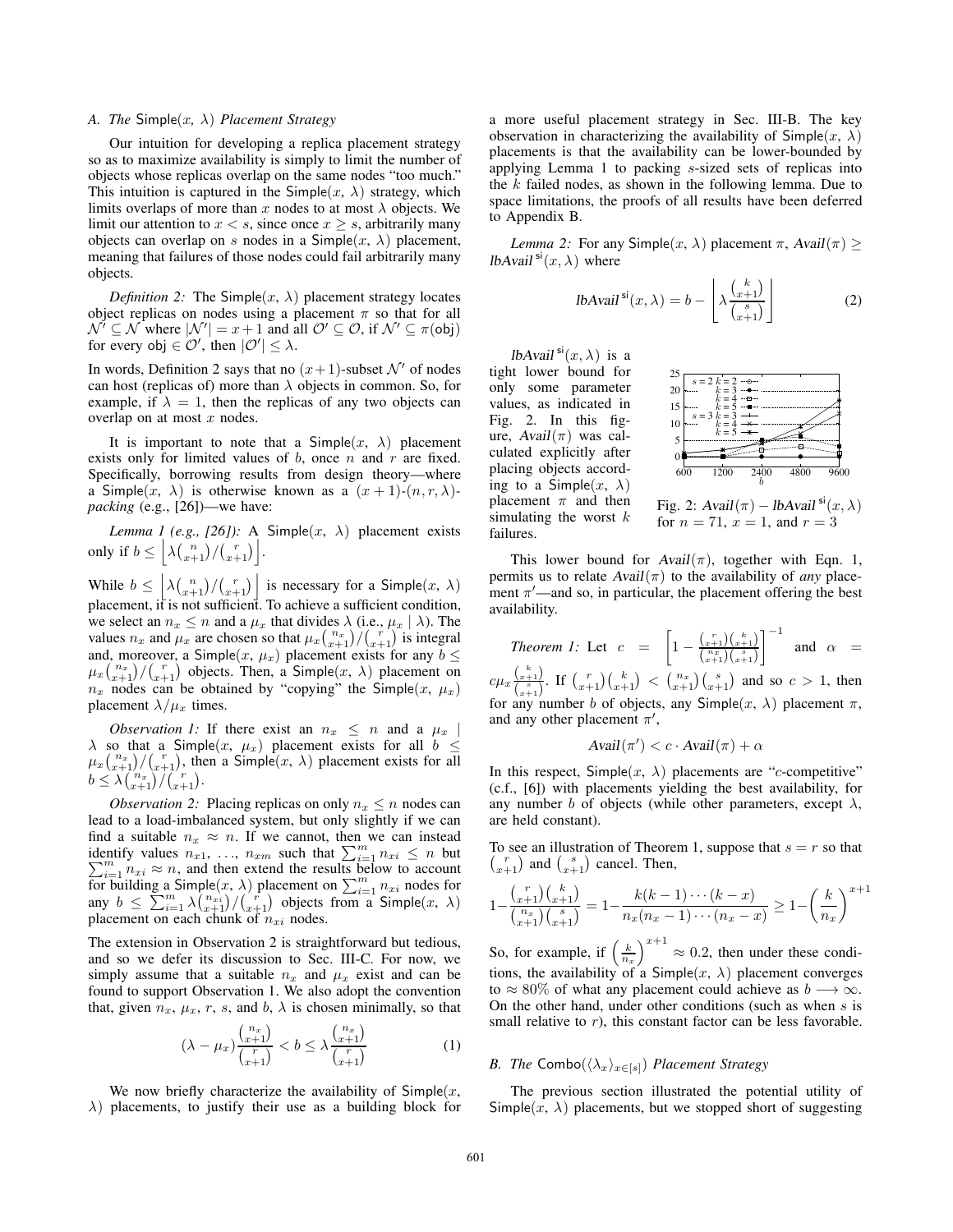exactly how to select  $x$ . To see why this may not be straightforward, consider a fixed  $n, r, s$ , and  $k$ , but consider increasingly large values of  $b$ . On the one hand, if  $x$  is held constant, then the value  $\lambda$  must grow linearly with b, due to Eqn. 1. This, however, implies that the (lower bound on) availability in Lemma 2 also *diminishes* linearly. On the other hand, if x is increased so that  $\lambda$  need not be, then this increases the values of b that can be accommodated exponentially (assuming each  $n_x \approx n$  and  $r \ll n$ ); to accommodate some values of b, though, this huge increase is unnecessary and results in a larger penalty to availability than increasing  $\lambda$  would have.

Let  $[s] = \{0, 1, \ldots, s - 1\}$  and so  $\langle \lambda_x \rangle_{x \in [s]} =$  $\langle \lambda_0,\ldots,\lambda_{s-1}\rangle$ . In this section we develop a new placement strategy, called Combo $(\langle \lambda_x \rangle_{x \in [s]})$ , that provides us the flexibility to tune parameters  $\langle \lambda_x \rangle_{x \in [s]}$  corresponding to the possible values of  $x \in [s]$ , to best match a given b. That is, Combo $(\langle \lambda_x \rangle_{x \in [s]})$  takes a value  $\lambda_x$  corresponding to each  $x \in [s]$ , subject to the constraint

$$
b \le \sum_{x=0}^{s-1} \lambda_x \frac{\binom{n_x}{x+1}}{\binom{r}{x+1}}
$$
(3)

and then divides the objects over placements Simple $(0, \lambda_0), \ldots$ , Simple $(s - 1, \lambda_{s-1})$ . Eqn. 3 ensures that  $\text{Combo}(\langle \lambda_x \rangle_{x \in [s]})$  can place all b objects, since each Simple(x,  $\lambda_x$ ) placement can accommodate  $\lambda_x(x+1)/(x+1)$ of them (see Observation 1).

*Definition 3:* A Combo $(\langle \lambda_x \rangle_{x \in [s]})$  placement strategy locates object replicas on nodes by placing up to  $\lambda_x \binom{n_x}{x+1} \binom{r}{x+1}$ objects according to a Simple $(x, \lambda_x)$  placement for each  $x \in [s]$ .

*Lemma 3:* For any Combo $(\langle \lambda_x \rangle_{x \in [s]})$  placement  $\pi$ , Avail $(\pi) \geq lb$ Avail <sup>co</sup> $(\langle \lambda_x \rangle_{x \in [s]})$  where

$$
IbAvail^{co}(\langle \lambda_x \rangle_{x \in [s]}) = b - \sum_{x=0}^{s-1} \left[ \lambda_x \frac{\binom{k}{x+1}}{\binom{s}{x+1}} \right] \tag{4}
$$

*1) Computing a* Combo $(\langle \lambda_x \rangle_{x \in [s]} )$  *Placement to Maximize lbAvail*<sup>co</sup>( $\langle \lambda_x \rangle_{x \in [s]}$ ): To construct a Combo( $\langle \lambda_x \rangle_{x \in [s]}$ ) placement that achieves high availability for a given value of  $k$ , we take it as our goal to select  $\langle \lambda_x \rangle_{x \in [s]}$  so as to maximize the lower bound *lbAvail* <sup>co</sup>( $\langle \lambda_x \rangle_{x \in [s]}$ ) subject to Eqn. 3. This problem lends itself to the following recurrence for  $\theta$ lbav $(x', b')$ , which denotes this maximum value of *lbAvail* <sup>co</sup>( $\langle \lambda_x \rangle_{x \in [x'+1]}$ ) for b' objects placed using placements Simple(0,  $\lambda_0$ ), ..., Simple(x',  $\lambda_{x'}$ ) under any selection of  $\lambda_0, \ldots, \lambda_{x'}$ .

$$
\forall x', \forall b' \le 0: \text{ \text{lbav}}(x', b') = 0 \tag{5}
$$
  

$$
\forall b' > 0: \text{lbav}(0, b') = \max \left\{ 0, b' - \left\lfloor \left( \left\lceil \frac{b'}{\mu_0} \frac{r}{n_0} \right\rceil \mu_0 \right) \frac{k}{s} \right\rfloor \right\} \tag{6}
$$

 $\forall x' > 0, \forall b' > 0 : \mathsf{lbav}\,(x',b') = 0$ 

$$
\max_{0 \le d \le \left\lceil \frac{b'}{\mu_{x'}} \frac{\left(\frac{r}{x'} + 1\right)}{\left(\frac{r}{x'} + 1\right)}\right\rceil} \left\{ \min\left\{b', d\mu_{x'} \frac{\left(\frac{n}{x'} + 1\right)}{\left(\frac{r}{x'} + 1\right)}\right\} - \left\lfloor d\mu_{x'} \frac{\left(\frac{n}{x'} + 1\right)}{\left(\frac{r}{x'} + 1\right)}\right\} \right\}
$$
\n(7)

In words, Eqn. 5 encodes that zero availability can be offered if there are no objects ( $b' \leq 0$ ). Eqn. 6 encodes that when  $x' = 0$  the availability that can be achieved for  $b' > 0$  objects is that resulting from setting  $\lambda_0 = \left[ \frac{b' / \mu_0}{r_1} \right] \begin{pmatrix} r_0 \\ r_1 \end{pmatrix} =$  $[(b'/\mu_0)(r/n_0)]$   $\mu_0$  and using Lemma 2 (or simply 0 if this value turns out to be negative). Finally, Eqn. 7 encodes that when  $x' > 0$ , availability can be maximized by considering every option for  $\lambda_{x'} = d\mu_{x'}$  and, for each option, adding the availability contributed by this setting of  $\lambda_{x'}$  (i.e.,  $\min \left\{ b', \lambda_{x'} {\frac{n_{x'}}{x'+1}} / {\frac{r}{x'+1}} \right\} - \left| \lambda_{x'} {\frac{k}{x'+1}} / {\frac{s}{x'+1}} \right|$ ) to the availability that can be achieved for the remaining  $b' - \lambda_{x'} {n_{x'1} \choose x'+1} / {r \choose x'+1}$  objects by optimally setting  $\langle \lambda_{x} \rangle_{x \in [x']}$ (i.e., Ibav  $\left(x' - 1, b' - \lambda_{x'} {n_{x' + 1} \choose x' + 1} / {r \choose x' + 1}\right)$ ).

As such, lbav  $(s - 1, b)$  for a given number k of failed nodes is the maximum *lbAvail* <sup>co</sup>( $\langle \lambda_x \rangle_{x \in [s]}$ ) that a Combo( $\langle \lambda_x \rangle_{x \in [s]}$ ) placement  $\pi$  can achieve. This recurrence gives rise to the natural dynamic programming algorithm (see [12, Ch. 6]) for choosing  $\langle \lambda_x \rangle_{x \in [s]}$  that runs in  $O(sb)$ time, treating all other parameters as constants.

*2) Sensitivity to Choice of* k*:* A potential disadvantage of the  $\mathsf{Combo}(\langle \lambda_x \rangle_{x \in [s]})$ placement strategy, or more precisely of the algorithm described in Sec. III-B1 to configure  $\langle \lambda_x \rangle_{x \in [s]}$  to maximize  $\lim_{x \to \infty}$ <br>lbAvail<sup>co</sup>( $\langle \lambda_x \rangle_{x \in [s]}$ ), is that it does so only for the specified value  $k$ .



Fig. 3:  $\frac{\text{lbAvailable}^{\infty}(\langle \lambda_x \rangle_{x \in [s])}}{\text{lbAvailable}^{\infty}(\langle \lambda'_x \rangle_{x \in [s])}}$  expressed as a percentage

A natural concern is that a Combo $(\langle \lambda_x \rangle_{x \in [s]})$  placement  $\pi$  configured for k node failures might fare poorly when subjected to  $k' \neq k$  failures, at least in comparison to its availability were it configured for  $k'$  failures. This could occur if the  $\langle \lambda_x \rangle_{x \in [s]}$  resulting from the configuration with  $k$  and those values resulting from configuration with  $k'$  were different.

We have explored parameter spaces of interest to identify settings for which  $\langle \lambda_x \rangle_{x \in [s]}$  would be different when configured for  $k$  or  $k'$  failed nodes, and then compared the resulting availability lower bounds. Fig. 3 shows a representative example. This figure plots the ratio  $\frac{[bA}{v}$ il  $\frac{[(\lambda_x)_{x \in [s]}]}{((\lambda'_x)_{x \in [s]})}$  expressed as a percentage for a Combo $(\langle \lambda_x \rangle_{x \in [s]})$  placement configured for k node failures and a Combo $(\langle \lambda_x' \rangle_{x \in [s]}')$  placement configured for k' node failures. As such, when  $k' = k$  this ratio will be 100%, for example. As this plot indicates, for some parameter values, this ratio dips below 100%, though for cases we have explored, this ratio remains high.

#### *C. Parameter Selection*

In this section we explore alternatives for instantiating our constructions for given values of *n*, *r*, *x*, and  $\lambda$ . Per Observation 1, creating a Simple $(x, \lambda)$  placement for n nodes can be achieved by identifying an  $n_x \leq n$  and a  $\mu_x$  that divides  $\lambda$ , for which  $\mu_x \binom{n_x}{x+1} / \binom{r}{x+1}$  is integral and, moreover, a Simple $(x, \mu_x)$  placement exists for any  $b \leq \mu_x \binom{n_x}{x+1} / \binom{r}{x+1}$ 

 $\lambda$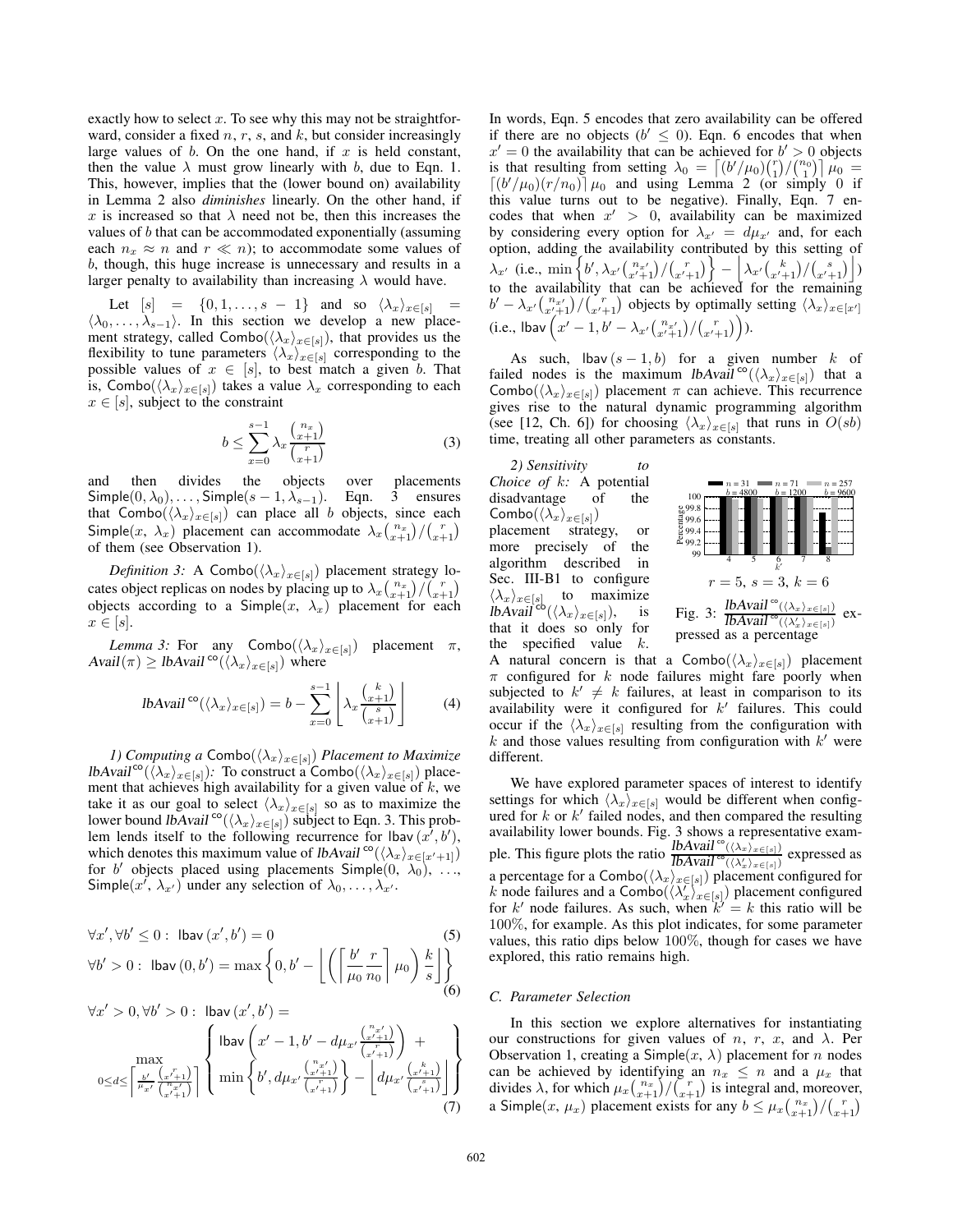|                  |   |                                    | $\boldsymbol{r}$                                                                            |                                                     |
|------------------|---|------------------------------------|---------------------------------------------------------------------------------------------|-----------------------------------------------------|
| $\boldsymbol{n}$ | 2 | 3                                  | 4                                                                                           | 5                                                   |
|                  |   | $31\ \ n_1 = 31\ \ n_1 = 31$ [23]  | $n_1 = 28$ [13]<br>$n_2 = 31$ $n_2 = 28$ [21] $n_2 = 26$ [20]<br>$n_3 = 31$ $n_3 = 23$ [32] | $n_1 = 25$ [13]<br>$n_4 = 31$                       |
|                  |   | 71 $n_1 = 71$ $n_1 = 69$ [23]      | $n_1 = 70$ [13]<br>$n_2 = 71$ $n_2 = 70$ [21] $n_2 = 65$ [10]<br>$n_3 = 71$ $n_3 = 71$ [32] | $n_1 = 65$ [13]<br>$n_4 = 71$                       |
|                  |   | $257$ $n_1 = 257$ $n_1 = 255$ [23] | $n_1 = 256$ [13]<br>$n_2 = 257$ $n_2 = 256$ [21]<br>$n_3 = 257$ $n_3 = 243$ [32]            | $n_1 = 245$ [13]<br>$n_2 = 257$ [30]<br>$n_4 = 257$ |

Fig. 4: Values of  $n_x$  used in this paper

objects. For such an  $n_x$  and  $\mu_x$ , a Simple $(x, \mu_x)$  placement corresponds to a  $(x + 1)$ - $(n_x, r, \mu_x)$ -design [26]. The study of the existence of such constructs is a fundamental question in design theory (e.g., [23]).

The need for  $\mu_x$  to divide  $\lambda$  can be discharged if  $\mu_x = 1$ , in which case a  $(x + 1)$ - $(n_x, r, \mu_x)$ -design is a Steiner system. Letting q be any prime power and for any  $d \geq 2$ , known infinite designs include [10]:  $x + 1 = 2$ ,  $r = q$ , and  $n_x = q^d$ ;  $x+1=3, r=q+1,$  and  $n_x=q^d+1; x+1=2, r=q+1,$  and  $n_x = q^d + \cdots + q + 1; x+1 = 2, r = q+1, \text{ and } n_x = q^3 + 1;$ and  $x + 1 = 2$ ,  $r = 2^d$ , and  $n_x = 2^{d+d'} + 2^d - 2^{d'}$  for any  $d' > d$ . In addition, there are numerous known finite designs for  $x < 5$ , as surveyed by Colbourn and Mathon [10]. Known designs of Steiner systems suffice to implement  $Simple(x, \lambda)$ for a wide array of practical parameter values, including all of the parameter settings investigated in this paper. Fig. 4 shows the Steiner systems used in our evaluations. Note that when  $x + 1 = r$ , the constraints for a Steiner system are vacuously satisfied by sets of size  $r$ .

As discussed in Observation 2, if a suitable  $n_x \approx n$ cannot be found, then an alternative is to deconstruct the  $n$ nodes into "chunks" of size  $n_{x1}$ , ...,  $n_{xm}$ , each admitting a Simple $(x, \mu_{xi})$  placement, and to build a Simple $(x, \mu_x)$ placement for  $\mu_x = \text{lcm}\{\mu_{x1},...,\mu_{xm}\}$  on  $\sum_{i=1}^{m} n_{xi}$  nodes by building a Simple(x,  $\mu_x$ ) placement on each chunk of  $n_{xi}$ nodes individually. This observation introduces a wide range of placement options for arbitrary  $n$ . This is demonstrated in Fig. 5 for  $\mu_x = 1$ , which explores possible placements when even only  $m = 3$ . Each CDF shows the fraction of *n* values in the range  $[50, 800]$  for which the "capacity" gap" is at most the value on the horizontal axis, where the "capacity gap" is the difference between the ideal capacity (i.e.,  $\left|\mu_x\binom{n}{x+1}/\binom{r}{x+1}\right|$  and the capacity achievable (using concrete Steiner systems) by decomposing n into up to  $m = 3$  chunks (i.e.,  $\sum_{i=1}^{m} \mu_{xi} {n_{xi} \choose x+1} / {r \choose x+1}$  with each  $\mu_{xi} = 1$ ), expressed as a fraction of the ideal capacity. As shown there, in the cases  $r \in \{2, 3, 4\}$ , a very low (i.e., good) capacity gap can be achieved for nearly all system sizes  $n$  and all values of  $x$ . This is not the case for  $r = 5$ , however, where only about 10% of the system sizes  $n$  admit constructions (of which we are aware) for  $x = 2$  or  $x = 3$  with up to  $m = 3$  chunks that yield a reasonably small capacity gap.

One way to address difficult cases like these (i.e.,  $r = 5$ ) along with  $x = 2$  or  $x = 3$ ) is to simply select one's system size  $n$  from the fraction of possible system sizes for which



Fig. 5: CDFs showing the fraction of system sizes  $n \in$ [50, 800] for which the capacity gap (indicated on the horizontal axis, where lower is better) can be achieved using up to  $m = 3$  Steiner systems  $(\mu_{xi} = 1)$ 



Fig. 6: Re-plot of Fig. 5 for  $r = 5$  and  $x \in \{2, 3\}$ , but allowing  $\mu_x = \text{lcm}\{\mu_{x1}, \ldots, \mu_{xm}\} \ge 1$ 

a small capacity gap can be achieved. Another alternative is to increase  $m$ . A third alternative is to expand consideration to  $\mu_x > 1$ , in which case numerous additional constructions are possible. Trivially, for any  $x + 1 \leq r$ , the collection of all r-subsets of  $n_x$  nodes suffices as a Simple(x,  $\mu_x$ ) placement for  $\mu_x = \begin{pmatrix} n_x - x - 1 \\ r - x - 1 \end{pmatrix}$ . There are many other classes of  $(x + 1)$ - $(n_x, r, \mu_x)$ -designs with  $\mu_x > 1$ , as have been surveyed elsewhere [25], [1], [22]. In particular, Khosrovshahi and Laue [22, Table 4.3.7] survey a number of infinite designs for  $3 \leq x + 1 \leq 5$ .

To see the power of permitting  $\mu_x > 1$  for realistic parameter settings, in Fig. 6 we re-plot the  $x = 2$  and  $x = 3$ cases for  $r = 5$  but allowing  $\mu_x$  to be  $\mu_x \le 5$  (left) or  $\mu_x \le 10$ (right). As can be seen in Fig. 6, allowing  $\mu_x \leq 5$  yields significant improvements in the  $x = 3$  case, and permitting  $\mu_x \leq 10$  additionally improves the  $x = 2$  case dramatically. As such, permitting even modest growth of  $\mu_x$  can greatly shrink the capacity gap in difficult cases.

#### IV. COMPARISON TO RANDOM REPLICA PLACEMENT

As discussed in Sec. II, Yu and Gibbons [39] highlighted random replica placements as being very effective in ensuring the completion of multi-object operations when some objects'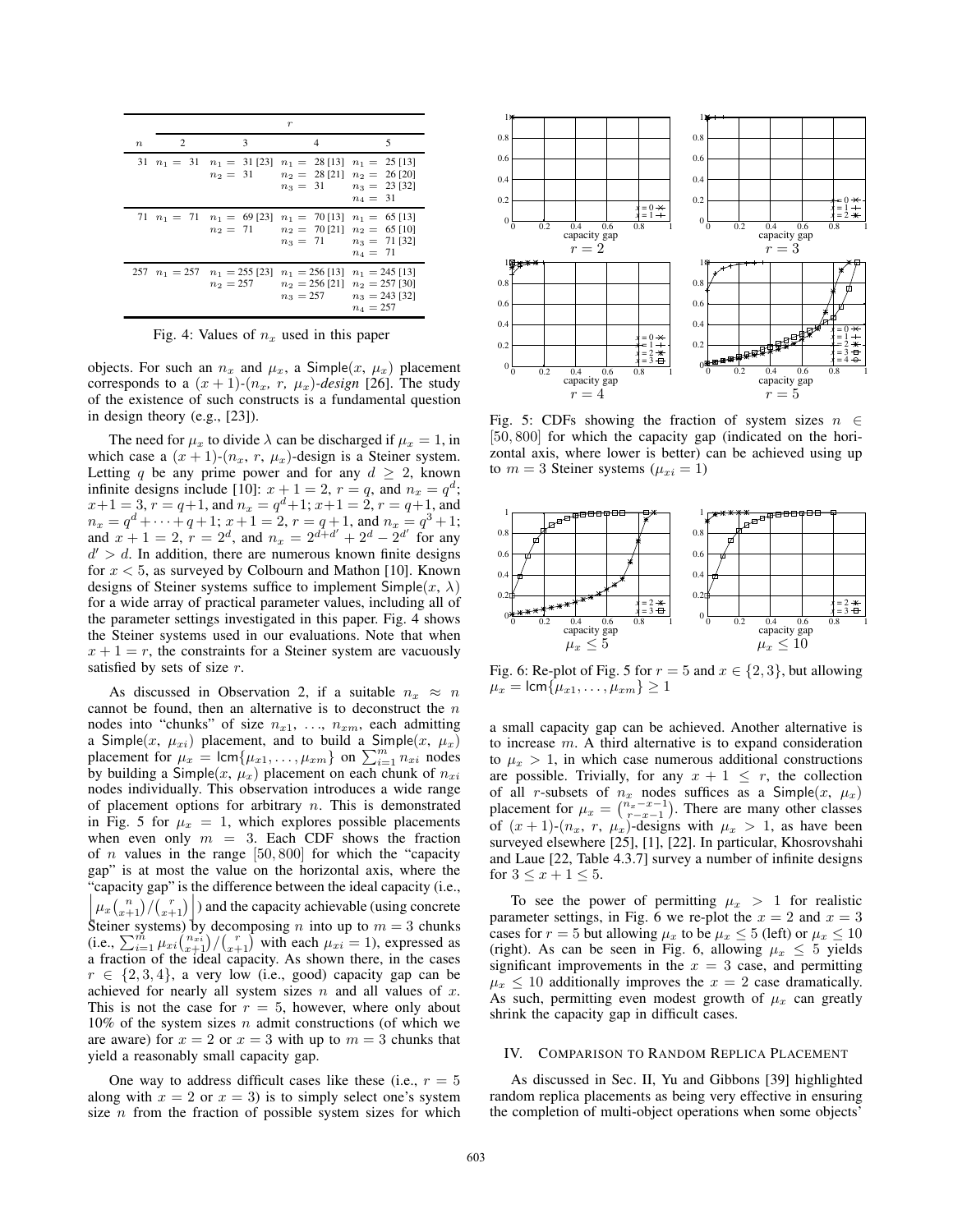loss could be tolerated, in a system model where nodes fail independently with fixed probability. Given this result and the more general prominence of random replica placement in the research literature, we compare the availability offered by our Combo $(\langle \lambda_x \rangle_{x \in [s]} )$  placement strategy to that offered by random replica placement. Specifically, we compare to a random placement strategy that (as in Yu and Gibbon's work) is load-balanced, where the average number of replicas per node is  $\ell = \frac{rb}{n}$ .

*Definition 4:* The Random placement strategy locates object replicas using a placement chosen uniformly at random from all placements that locate at most  $\lbrack \ell \rbrack$  replicas on each node.

#### *A. The Worst-Case Availability of* Random

Evaluating the worst-case availability of Random placement is more subtle than for our previous placements, since *any* (load-balanced) placement can result from this placement strategy. So, in the truly worst case, Random would produce the worst possible placement for availability. That said, Random would do so with very low probability, and so this does not provide a representative view of how Random fares.

A more representative evaluation would take into account the *expected* behavior of the placement strategy. In some sense, the work of Yu and Gibbons [39] did so, but they did not take into account the *worst-case* behavior of the *adversary*. That is, their adversary failed nodes independently with a fixed probability, but ours adaptively chooses which nodes to fail based on the placement. So, to quantify the availability offered by Random in this worst case, we start by defining the *vulnerability* of Random: 1

*Definition 5:* For any f, the vulnerability of Random, denoted Vuln<sup>rnd</sup> $(f)$ , is the expected number of pairs  $(K, \mathcal{F})$ where  $\mathcal{K} \subseteq \mathcal{N}$ ,  $|\mathcal{K}| = k$ ,  $\mathcal{F} \subseteq \mathcal{O}$ ,  $|\mathcal{F}| \geq f$ , and at least s replicas of each object in  $\mathcal F$  are placed on the nodes in  $\mathcal K$ . The expectation is taken with respect to the random choices made by the Random placement strategy.

If  $Vuln^{rnd}(f) \geq 1$ , then in expectation, there will be a set of k nodes that, if failed, will fail a set of at least f objects. It is then natural to define the number of objects that are *probably available* as follows:<sup>2</sup>

*Definition 6:* In a Random placement, the number of objects that are probably available is

$$
prAvail^{rnd} = b - \max\{f : Vuln^{rnd}(f) \ge 1\}
$$

We now quantify the probable availability of Random.

Theorem 2: As 
$$
\ell \to \infty
$$
,  $Vuln^{rnd}(f) \to$   
\n
$$
{\binom{n}{k}} {\binom{n}{r}}^{-b} \left[ \sum_{f'=f}^{b} {\binom{b}{f'}} \alpha(n, k, r, s)^{f'} \left( \binom{n}{r} - \alpha(n, k, r, s) \right)^{b-f'} \right]
$$

where 
$$
\alpha(n,k,r,s) = \sum_{s'=s}^{\min\{r,k\}} \binom{k}{s'} \binom{n-k}{r-s'}
$$
.

To confirm that this limit approaches reality quickly, in Fig. 7 we show prAvail rnd – avgAvail rnd as a percentage of avgAvail<sup> $\text{rnd}$ </sup>, where avgAvail<sup> $\text{rnd}$ </sup> is the empirical average of the number of objects available in 20 simulations of Random placements under a worst-case choice of  $k$  nodes to fail. In other words, these graphs show the percentage error in prAvail<sup>rnd</sup>. These graphs show that this percentage error is generally at  $10\%$  or below when b reaches 600, and this holds true for the other parameter values we have evaluated. So, in drawing our comparisons between Random and Combo $(\langle \lambda_x \rangle_{x \in [s]})$  placements, we will generally restrict our attention to  $b \ge 600$ , so as to be fair to Random.



Fig. 7: prAvail rnd−avgAvail rnd as a percentage of avgAvail rnd

Fig. 8 plots  $\frac{1}{b}$ prAvail<sup>rnd</sup>, i.e., prAvail<sup>rnd</sup> as a fraction of b, for various values of s, r, and n when  $b = 38400$ . Plotted as a fraction of  $b$ , the curves look very similar for the various values of  $b$  that we have explored. One takeaway from these graphs is that the case  $s = 1$  performs quite poorly relative to larger s (notice the vertical axes are not the same scale), and we prove in Appendix A that this is true for Random placements in general. Indeed, these graphs illustrate that as  $s$ grows to approach  $r$ , prAvail<sup> $rad$ </sup> improves dramatically.

### *B. Quantitative Comparison Results*

In this section we compare Combo and Random placements using  $lbA$ vail<sup>co</sup> $(\langle \lambda_x \rangle_{x \in [s]})$  – prAvail<sup>rnd</sup> as a measure, i.e., using a Combo $(\langle \lambda_x \rangle_{x \in [s]} )$  placement computed to maximize *lbAvail* <sup>co</sup>( $\langle \lambda_x \rangle_{x \in [s]}$ ) (Sec. III-B1). We use the limit of Vuln<sup>rnd</sup>(f) in Theorem 2 to calculate prAvail<sup>rnd</sup> as defined in Definition 6. The measure *lbAvail* <sup>co</sup>( $\langle \lambda_x \rangle_{x \in [s]}$ ) – prAvail<sup> rnd</sup> is conservative in the sense that  $lbA$ vail<sup>co</sup> $(\langle \lambda_x \rangle_{x \in [s]})$  is a *lower* 



Fig. 8:  $\frac{1}{b}$ prAvail<sup>rnd</sup> for  $b = 38400$ 

<sup>&</sup>lt;sup>1</sup>Definitions 5–6 trivially generalize to any randomized placement strategy. 2Unlike the alternative of simply using the expected value of the maximum, over all  $\mathcal{K}, |\mathcal{K}| = k$ , of the number of objects with s replicas on the nodes in  $K$ , the definition of prAvail rnd in Definition 6 yields an integral value. This simplifies our analysis in the rest of the paper.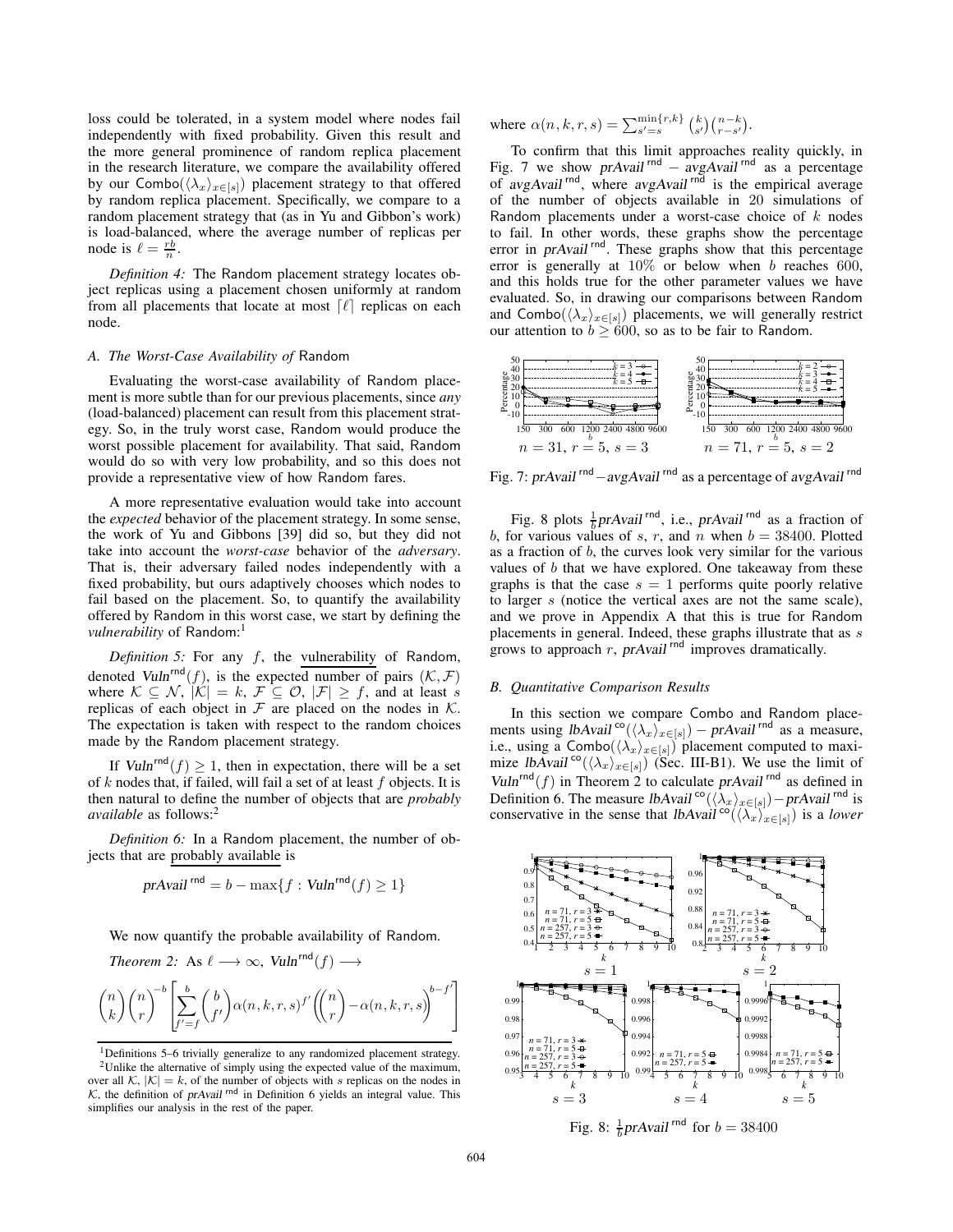*bound*, whereas prAvail<sup>rnd</sup> is only a probabilistic estimate of the number of objects that remain available under Random and so it is not guaranteed.

Here and elsewhere in this paper, we use  $n \in \mathbb{R}$ {31, 71, 257}, both because these values span a reasonably wide range and because suitable  $n_x \approx n$  and  $\mu_x$  can be found for them without resorting to Observation 2. (These are by no means the only values that meet these criteria, though.) In particular, this means that the Combo $(\langle \lambda_x \rangle_{x \in [s]})$  placements represented in this section have concrete implementations. The selection of each  $n_x$  (with  $\mu_x = 1$ ) is detailed in Sec. III-C.

A summary of results is given in Fig. 9, where the top (Fig. 9a) shows the results with  $n = 71$  and the bottom (Fig. 9b) shows the results with  $n = 257$ . Each portion shows a table for  $2 \le r \le 5$  and  $2 \le s \le r$ . (The case  $s = 1$  is further discussed in Appendix A.) The number k of failed nodes is ranged over  $s \leq k \leq 7$  in the  $n = 71$ case, and over  $s \leq k \leq 8$  in the  $n = 257$  case; both ranges encompass a substantial rate of node failures. In each table, the number b of objects begins at  $b = 600$  and is repeatedly doubled until it reaches  $b = 38400$ . Each table entry indicates lbAvail<sup>co</sup>( $\langle \lambda_x \rangle_{x \in [s]}$ ) – prAvail<sup>rnd</sup> as a percentage of the maximum possible improvement  $b - prAvail$ <sup>rnd</sup> that could be achieved over  $prAvail$ <sup>rnd</sup>. To ease readability, cells where *lbAvail* <sup>co</sup>( $\langle \lambda_x \rangle_{x \in [s]}$ ) > *prAvail* <sup>rnd</sup> (and so Combo "wins") are colored white; cells where *lbAvail* <sup>co</sup>( $\langle \lambda_x \rangle_{x \in [s]}$ ) = prAvail<sup>rnd</sup> (neither Combo nor Random "wins") are colored light gray; and cells where  $lb$ Avail<sup>co</sup> $(\langle \lambda_x \rangle_{x \in [s]})$  < prAvail<sup>rnd</sup> (Random "wins") are colored dark gray.

It is evident that Combo "wins" most of the time, and the percentage by which it does so is often very substantial. For example, the table in the very upper-left corner of Fig. 9a indicates that in the case  $n = 71$ ,  $r = 2$ ,  $s = 2$ ,  $b = 2400$  and  $k = 2$ , Combo *guarantees* to preserve the availability of 85% of the objects that will probably fail under Random.

#### *C. Breakdown of* Combo *Placements*

Recall that each Combo $(\langle \lambda_x \rangle_{x \in [s]})$  placement combines individual Simple $(x, \lambda_x)$  placements. In this section we detail how individual Simple $(x, \lambda_x)$  placements contribute to the Combo( $\langle \lambda_x \rangle_{x \in [s]}$ ) placements computed via the algorithm described in Sec. III-B1, or more specifically how they contribute to the results showing the improvement of Combo placements over Random placements in Sec. IV-B.

We demonstrate these contributions through Fig. 10, which isolates three cases:  $n = 31$  (Fig. 10a),  $n = 71$  (Fig. 10b), and  $n = 257$  (Fig. 10c). In this figure, each table corresponds to  $r = s = 3$ . The rightmost sub-table of each table represents the Combo( $\langle \lambda_x \rangle_{x \in [s]}$ ) placement and, in the case  $\overrightarrow{n} = 71$ or  $n = 257$ , is an exact copy of the table in Fig. 9a or Fig. 9b, respectively, for  $r = s = 3$ . The other tables in its row represent Simple $(x, \lambda_x)$  placements. These figures do not show Simple(0,  $\lambda_0$ ) placements to save space, since they contribute so minimally. As before, a white table cell indicates that our placement achieves better availability than a Random placement; a light gray cell indicates that both provide equal availability (setting aside the conservative nature of the comparison, see Sec. IV-B); and a dark gray cell indicates that Random provides (potentially) better availability.

| $\overline{2}$<br>3<br>2:<br>3:<br>2<br>S<br>$s =$<br>S<br>$\boldsymbol{k}$<br>$\boldsymbol{k}$<br>$\boldsymbol{k}$<br>3<br>4<br>5<br>$\overline{7}$<br>$\boldsymbol{b}$<br>b<br>3<br>$\overline{4}$<br>5<br>3<br>5<br>7<br>Ь<br>7<br>4<br>6<br>6<br>6<br>57<br>25<br>600<br>600<br>75<br>45<br>33<br>16<br>83<br>66<br>61<br>55<br>51<br>66<br>50<br>50<br>28<br>22<br>72<br>1200<br>1200<br>80<br>70<br>52<br>46<br>75<br>62<br>53<br>48<br>42<br>37<br>20<br>60<br>40<br>66<br>14<br>$-11$<br>$-27$<br>2400<br>2400<br>63<br>28<br>23<br>66<br>20<br>85<br>76<br>71<br>67<br>64<br>61<br>50<br>41<br>34<br>25<br>$-81$<br>$-100$<br>4800<br>4800<br>77<br>68<br>62<br>57<br>53<br>50<br>56<br>44<br>36<br>30<br>25<br>20<br>75<br>42<br>$\bf{0}$<br>$-42$<br>$-84$<br>9600<br>9600<br>69<br>58<br>52<br>47<br>43<br>40<br>50<br>37<br>30<br>24<br>20<br>17<br>80<br>50<br>23<br>$-5$<br>29<br>19200<br>42<br>19200<br>23<br>83<br>44<br>25<br>60<br>48<br>37<br>34<br>31<br>40<br>29<br>19<br>15<br>12<br>63<br>10<br>38400<br>38<br>32<br>28<br>25<br>23<br>38400<br>30<br>21<br>15<br>8<br>$\mathbf{5}$<br>85<br>60<br>50<br>40<br>48<br>11<br>71                                                                                                                                                                                                                                                                                                                                                                                       |
|----------------------------------------------------------------------------------------------------------------------------------------------------------------------------------------------------------------------------------------------------------------------------------------------------------------------------------------------------------------------------------------------------------------------------------------------------------------------------------------------------------------------------------------------------------------------------------------------------------------------------------------------------------------------------------------------------------------------------------------------------------------------------------------------------------------------------------------------------------------------------------------------------------------------------------------------------------------------------------------------------------------------------------------------------------------------------------------------------------------------------------------------------------------------------------------------------------------------------------------------------------------------------------------------------------------------------------------------------------------------------------------------------------------------------------------------------------------------------------------------------------------------------------------------|
| $\overline{2}$<br>3<br>$r=4$ :<br>$\overline{4}$<br>$s =$<br>S<br>$\boldsymbol{s}$<br>$=$<br>$=$<br>$\boldsymbol{k}$<br>$\boldsymbol{k}$<br>$\boldsymbol{k}$<br>5<br>$\mathcal{I}$<br>3<br>5<br>7<br>3<br>5<br>ħ<br>$\overline{4}$<br>6<br>6<br>7<br>$\overline{4}$<br>6<br>7<br>4<br>600<br>53<br>20<br>25<br>$-25$<br>$-40$<br>75<br>62<br>47<br>40<br>34<br>66<br>$\mathbf Q$<br>$\overline{0}$<br>50<br>33<br>1200<br>72<br>62<br>55<br>49<br>44<br>40<br>75<br>42<br>$-10$<br>50<br>33<br>$-25$<br>$-33$<br>$\Omega$<br>-7<br>2400<br>62<br>52<br>38<br>33<br>29<br>80<br>50<br>23<br>34<br>66<br>50<br>$\bf{0}$<br>$-33$<br>44<br>4800<br>53<br>34<br>24<br>19<br>41<br>23<br>50<br>41<br>28<br>83<br>63<br>7<br>16<br>$\theta$<br>66<br>9600<br>42<br>32<br>25<br>20<br>15<br>85<br>71<br>60<br>48<br>38<br>$11\,$<br>60<br>28<br>11<br>66<br>19200<br>33<br>23<br>17<br>12<br>8<br>77<br>60<br>45<br>34<br>23<br>75<br>$-25$<br>5<br>$\bf{0}$<br>38400<br>31<br>25<br>16<br>11<br>$\overline{7}$<br>$\overline{4}$<br>1 <sub>1</sub><br>76<br>60<br>48<br>39<br>75<br>16<br>50                                                                                                                                                                                                                                                                                                                                                                                                                                                       |
| $\overline{2}$<br>3<br>$r=5$ :<br>4<br>5<br>$s =$<br>$s =$<br>S<br>$=$<br>$s =$<br>k<br>k<br>k<br>$_{k}$<br>5<br>$\overline{7}$<br>5<br>$\overline{c}$<br>3<br>5<br>$\overline{7}$<br>3<br>7<br>5<br>6<br>$\overline{7}$<br>$\boldsymbol{b}$<br>$\overline{4}$<br>6<br>6<br>4<br>$\overline{4}$<br>6<br>600<br>70<br>57<br>48<br>41<br>34<br>28<br>75<br>9<br>$\overline{0}$<br>50<br>50<br>33<br>$\boldsymbol{0}$<br>42<br>66<br>-5<br>$\bf{0}$<br>$-14$<br>1200<br>80<br>55<br>28<br>$\mathbf{0}$<br>25<br>50<br>50<br>25<br>60<br>45<br>35<br>27<br>66<br>16<br>33<br>21<br>$\bf{0}$<br>14<br>2400<br>32<br>23<br>15<br>83<br>31<br>28<br>50<br>33<br>25<br>47<br>8<br>66<br>47<br>16<br>66<br>60<br>11<br>$\mathbf{1}$<br>4800<br>35<br>$\overline{4}$<br>75<br>50<br>12<br>75<br>$-41$<br>50<br>20<br>11<br>$\overline{2}$<br>$-8$<br>28<br>20<br>16<br>$-25$<br>$\overline{0}$<br>$-75$<br>9600<br>$-9$<br>24<br>11<br>3<br>$-14$<br>70<br>47<br>28<br>13<br>75<br>28<br>$-50$<br>$-73$<br>66<br>25<br>$-40$<br>$\overline{\mathbf{3}}$<br>$\bf{0}$<br>19200<br>3<br>$-9$<br>$-15$<br>42<br>37<br>75<br>25<br>14<br>$\overline{\mathbf{3}}$<br>$-20$<br>64<br>25<br>12<br>$\overline{0}$<br>80<br>$-15$<br>$-75$<br>$-16$<br>38400<br>$-14$<br>$-19$<br>$-22$<br>57<br>34<br>$\overline{7}$<br>7<br>$\overline{z}$<br>$-9$<br>18<br>$\overline{1}$<br>83<br>54<br>16<br>$-25$<br>83<br>40<br>$\mathbf{0}$<br>71<br>(a)<br>$\it n$<br>$=$                                                                                               |
| $\overline{2}$<br>3<br>2:<br>$\overline{2}$<br>3:<br>S<br>$\boldsymbol{r}$<br>S<br>S<br>$\!\!\!=\!\!\!\!$<br>$r =$<br>$=$<br>$=$<br>$=$<br>$\boldsymbol{k}$<br>$\boldsymbol{k}$<br>$\boldsymbol{k}$<br>5<br>5<br>6<br>7<br>$\mathbf{\hat{x}}$<br>b<br>٩<br>$\overline{A}$<br>6<br>7<br>$\mathbf{\hat{x}}$<br>٩<br>5<br>6<br>7<br>Ь<br>2<br>٩<br>$\Delta$<br>っ<br>$\Delta$<br>$\mathbf 8$<br>600<br>25<br>$-25$<br>$-50$<br>$-75$<br>$-100$<br>600<br>50<br>25<br>$-23$<br>$-40$<br>50<br>33<br>25<br>$-16$<br>$-28$<br>66<br>$\overline{0}$<br>66<br>9<br>$\overline{0}$<br>1200<br>1200<br>$-40$<br>57<br>50<br>33<br>66<br>40<br>14<br>$\vert 0 \vert$<br>$-25$<br>$-64$<br>75<br>40<br>28<br>11<br>$\overline{\mathbf{0}}$<br>25<br>$\bf{0}$<br>$-16$<br>$-28$<br>$-7$<br>2400<br>2400<br>80<br>34<br>20<br>50<br>75<br>50<br>33<br>16<br>$0 - 10$<br>27<br>66<br>53<br>44<br>27<br>66<br>40<br>16<br>$\bf{0}$<br>$-12$<br>4800<br>33<br>4800<br>53<br>50<br>75<br>62<br>45<br>25<br>12<br>3<br>83<br>72<br>64<br>58<br>47<br>42<br>66<br>40<br>16<br>12<br>$\bf{0}$<br>9600<br>9600<br>80<br>70<br>60<br>50<br>42<br>36<br>30<br>87<br>80<br>75<br>70<br>67<br>64<br>61<br>66<br>50<br>50<br>28<br>22<br>18<br>19200<br>19200<br>59<br>55<br>85<br>75<br>70<br>64<br>51<br>80<br>71<br>65<br>60<br>56<br>53<br>50<br>66<br>20<br>14<br>$\overline{0}$<br>$-16$<br>38<br>38400<br>57<br>44<br>40<br>38400<br>54<br>49<br>45<br>39<br>75<br>20<br>77<br>64<br>50<br>36<br>71<br>61<br>42<br>$\overline{9}$<br>$-66 - 115$                  |
| $\overline{2}$<br>3<br>$r=4$ :<br>$\overline{4}$<br>$\boldsymbol{s}$<br>$=$<br>$s =$<br>$\boldsymbol{s}$<br>$=$<br>$\boldsymbol{k}$<br>$\boldsymbol{k}$<br>$\boldsymbol{k}$<br>5<br>$\overline{c}$<br>5<br>6<br>6<br>b<br>6<br>7<br>8<br>3<br>$\overline{7}$<br>8<br>$\overline{4}$<br>5<br>7<br>3<br>4<br>4<br>8<br>600<br>75<br>57<br>40<br>28<br>66<br>50<br>40<br>16<br>50<br>66<br>33<br>25<br>11<br>$\bf{0}$<br>$-12$<br>$\boldsymbol{0}$<br>$\Omega$<br>$-12$<br>1200<br>80<br>66<br>53<br>44<br>34<br>25<br>17<br>66<br>50<br>40<br>16<br>12<br>50<br>66<br>33<br>25<br>$\mathbf{0}$<br>$\bf{0}$<br>2400<br>83<br>64<br>58<br>51<br>66<br>50<br>50<br>28<br>22<br>18<br>50<br>66<br>33<br>25<br>20<br>72<br>47<br>41<br>4800<br>87<br>75<br>70<br>63<br>61<br>60<br>57<br>37<br>30<br>50<br>66<br>50<br>25<br>20<br>80<br>66<br>66<br>36<br>9600<br>80<br>71<br>64<br>60<br>56<br>52<br>50<br>75<br>20<br>25<br>$\bf{0}$<br>$-7$<br>50<br>33<br>$-25$<br>40<br>$-12.$<br>$-50$<br>19200<br>71<br>61<br>54<br>49<br>44<br>41<br>38<br>75<br>33<br>$-11$<br>$-66$<br>$-75$<br>$-85$<br>66<br>33<br>25<br>$-60 - 133$<br>38400<br>61<br>50<br>42<br>37<br>33<br>30<br>$27\,$<br>80<br>42<br>$-33$<br>$-75$<br>115<br>66<br>50<br>$-33 - 100$<br>$\overline{9}$<br>$\boldsymbol{0}$                                                                                                                                                                                                                                                      |
| $\overline{2}$<br>3<br>5<br>$r=5$ :<br>$\overline{4}$<br>S<br>$\boldsymbol{s}$<br>$s =$<br>$s =$<br>$=$<br>$=$<br>$\boldsymbol{k}$<br>$\boldsymbol{k}$<br>k<br>k<br>5<br>5<br>5<br>$\overline{7}$<br>$\overline{c}$<br>$\overline{7}$<br>5<br>Ь<br>3<br>$\overline{4}$<br>6<br>7<br>8<br>3<br>$\overline{4}$<br>6<br>8<br>$\Delta$<br>6<br>7<br>8<br>6<br>8<br>600<br>80<br>62<br>50<br>37<br>28<br>19<br>$\overline{9}$<br>50<br>40<br>28<br>12<br>10<br>50<br>66<br>33<br>25<br>20<br>50<br>50<br>33<br>33<br>66<br>1200<br>70<br>54<br>48<br>50<br>37<br>22<br>50<br>50<br>40<br>20<br>50<br>50<br>33<br>33<br>83<br>62<br>41<br>36<br>66<br>50<br>18<br>66<br>2400<br>78<br>59<br>56<br>57<br>36<br>35<br>50<br>50<br>40<br>33<br>50<br>50<br>33<br>33<br>85<br>72<br>67<br>63<br>66<br>60<br>66<br>44<br>4800<br>77<br>61<br>55<br>50<br>46<br>75<br>33<br>25<br>9<br>$\bf{0}$<br>$-50$<br>50<br>33<br>$-25$<br>68<br>42<br>-5<br>66<br>33<br>25<br>40<br>$\bf{0}$<br>9600<br>57<br>48<br>36<br>32<br>28<br>75<br>$\bf{0}$<br>$-53$<br>$-64$<br>$-76$<br>50<br>$\boldsymbol{0}$<br>$-33$<br>100<br>50<br>33<br>$\bf{0}$<br>$-25$<br>69<br>42<br>42<br>66<br>19200<br>37<br>$25^{1}$<br>50<br>51<br>43<br>32<br>28<br>25<br>80<br>50<br>16<br>$-59$<br>100<br>50<br>16<br>$-14$<br>$-75$<br>25<br>$\mathbf{0}$<br>63<br>66<br>66<br>38400<br>43<br>36<br>31<br>27<br>23<br>20<br>33<br>$\overline{4}$<br>$-20$<br>75<br>28<br>$-55$<br>55<br>83<br>60<br>60<br>$\bf{0}$<br>75<br>60<br>40<br>16<br>257<br>(b)<br>$\boldsymbol{n}$<br>$=$ |

Fig. 9: IbAvail<sup>co</sup>( $\langle \lambda_x \rangle_{x \in [s]}$ ) – prAvail<sup>rnd</sup> for a Combo( $\langle \lambda_x \rangle_{x \in [s]}$ ) placement (computed as in Sec. III-B) as a percentage of the maximum possible improvement b − prAvail rnd

We draw the following observations from Fig. 10.

- When b grows and n and x are held constant,  $Simple(x,$  $\lambda$ ) availability improves relative to Random until  $\lambda$  has to grow to satisfy Eqn. 1. This can be seen, for example, in the  $x = 1$  sub-table of Fig. 10c. As shown there, while  $\lambda$  can remain at 1 (see rightmost column of leftmost sub-table), Simple $(x, \lambda)$  (and so Combo, as shown in the rightmost sub-table) "wins" more, but its performance diminishes as  $\lambda$  grows.
- One way to offset the need to grow  $\lambda$  is to adjust x, since when  $k \approx s$ , doing so impacts availability only a small amount (Eqn. 2) but can allow a  $Simple(x, \lambda)$  placement to accommodate many more objects (assuming  $n \gg r$ ). This is shown clearly in, e.g., Fig. 10a and Fig. 10b, where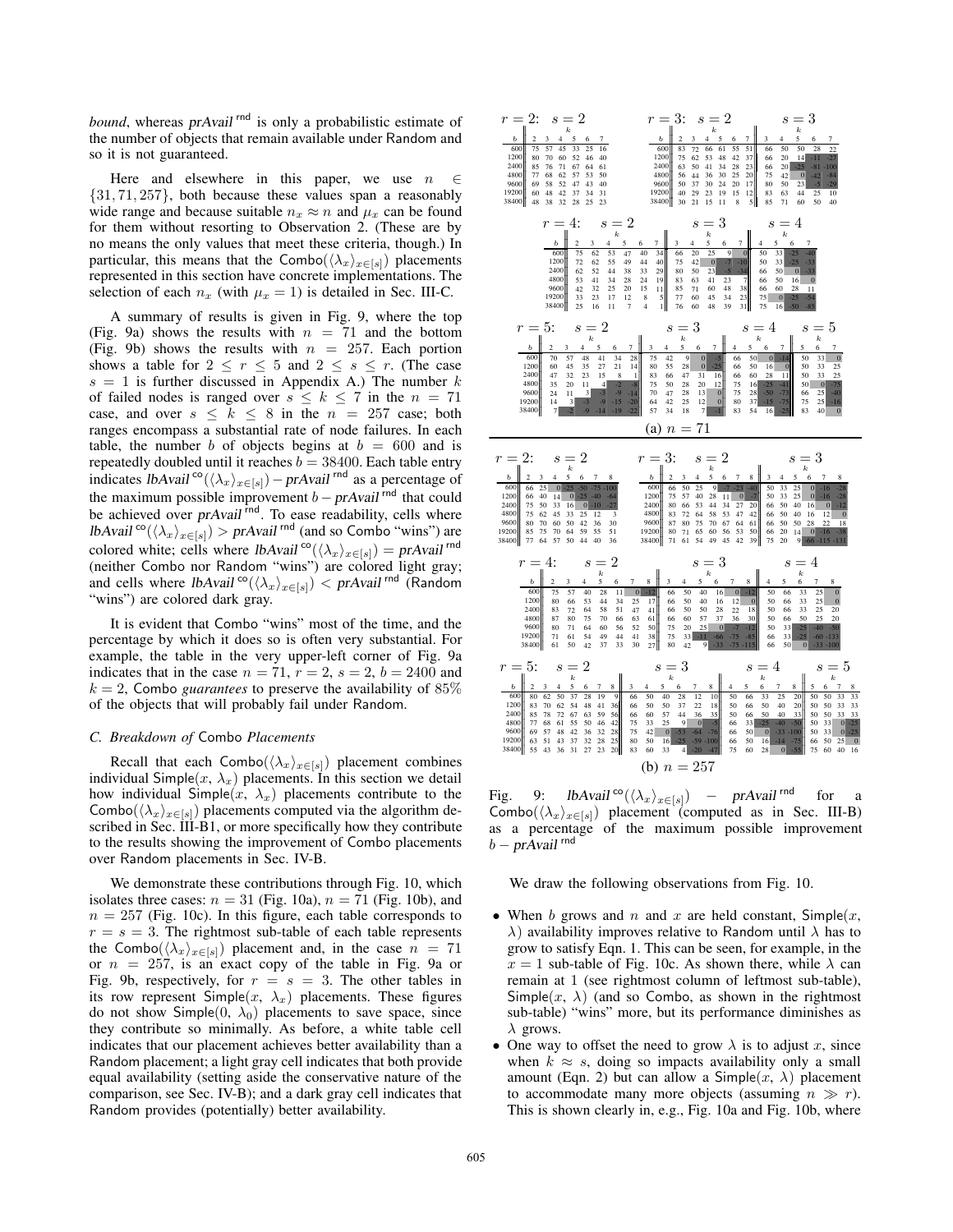

Fig. 10: *lbAvail*<sup>si</sup> $(x, \lambda)$  – *prAvail*<sup>rnd</sup> for Simple $(x, \lambda)$ placements and *lbAvail*<sup>co</sup>( $\langle \lambda_x \rangle_{x \in [s]}$ ) – prAvail<sup>rnd</sup> for best Combo( $\langle \lambda_x \rangle_{x \in [s]}$ ) placement (rightmost sub-table in each row) when  $r = s = 3$ , as a percentage of the maximum possible improvement  $b - prAvail$ <sup>rnd</sup>

moving from  $x = 1$  to  $x = 2$  relieves the pressure on  $\lambda$  to increase, allowing the advantages of Combo to be preserved as b grows.

- Another way to slow the growth of  $\lambda$  is to increase n. For a fixed number  $b$  of objects and as  $n$  grows, Combo placements will increasingly place objects using  $Simple(x,$  $\lambda_x$ ) placements for smaller x. To see this, compare the contributions of  $x = 1$  and  $x = 2$  to the resulting Combo placement in Fig. 10a and Fig. 10c. This can be explained by observing that as n and so each  $n_x$  grows, the smallest  $x$  that suffices to achieve Eqn. 1 can shrink while keeping  $\lambda$  the same. This, in turn, yields better availability (Eqn. 2).
- Even at specific parameter values, Combo can outperform Simple(x,  $\lambda$ ) for any single x. This is illustrated in Fig. 10a, for example, in which at  $b = 4800$  and  $k \in \{5, 6\}$ , the Combo table includes entries (44 and 36) that exceed the corresponding entries of any of the Simple $(x, \lambda_x)$  tables in its row. This occurs at a value of b at which Simple(2,  $\lambda_2$ ) must increase  $\lambda_2$  from  $\lambda_2 = 1$  to  $\lambda_2 = 2$  to satisfy Eqn. 1. In this case, it turns out to be better to build Combo using a Simple(2, 1) placement in conjunction with a Simple(1, 2) placement to satisfy Eqn. 3, rather than using a Simple(2, 2) placement alone.

#### *D. Limitations of* Combo *Relative to* Random

While Combo often outperforms Random for realistic parameter values as shown in Sec. IV-B, it can also be somewhat more difficult to use since, as we have formulated it here, it requires estimates of the number b of objects that will be placed and of the number  $k$  of failed nodes to plan for. Random requires neither of these as inputs. Projecting a value for  $k$ is commonplace in distributed computing practice, and our algorithm for computing a Combo placement is not especially sensitive to that estimate anyway, as discussed in Sec. III-B; so, we do not expect this requirement to be onerous. Moreover, in some cases  $b$  can be reasonably projected, either due to particulars of the application or due to capacity limits per node that restrict the number of replicas that can be placed on it and, thus, the number of objects that can be deployed on the  $n$  nodes. For other cases, an algorithm to adapt our placements as new objects come and go would be an interesting advance; we leave investigation of such an algorithm to future work.

# V. CONCLUSION

In this paper we explored replica placement based on  $t$ packings, here called Simple $(x, \lambda)$  placements, for maximizing the availability of objects in the face of the worst  $k$  node failures out of n nodes. We showed that a Simple $(x, \lambda)$  placement provides availability that is  $c$ -competitive with optimal, for a specified constant  $c$  (for constant  $n$ ,  $k$ , replicas  $r$ , and fatality threshold s). We then devised a placement strategy called Combo $(\langle \lambda_x \rangle_{x \in [s]} )$  that combines multiple Simple $(x, \lambda)$ placements, and a dynamic programming algorithm that selects  $\langle \lambda_x \rangle_{x \in [s]}$  so as to maximize our lower bound on the availability of the resulting Combo placement for a chosen  $k$ . We showed that a resulting Combo placement is not very sensitive to the value of  $k$  with which it is configured, however, for the parameter values we explored. Finally, we demonstrated and dissected the improvements offered by Combo over Random replica placement, based on our analysis of the expected availability supported by Random in our worst-case model.

Our algorithms leverage  $t$ -packings for parameters for which maximum  $t$ -packings (also called  $t$ -designs, see Sec. III-C) exist, meaning that based on current knowledge, realistically our results are limited to  $r \leq 5$ . Fortunately, this suffices for a wide array of data center applications in practice. Our work does, however, provide further impetus to advance t-packing construction.

*Acknowledgements:* This work was supported in part by NSF grant 1330599 and the National Natural Science Foundation of China (grant 61303213).

#### **REFERENCES**

- [1] Abel, R.J.R., Greig, M.: BIBDs with small block size, chap. 3. In: Colbourn and Dinitz [8], 2nd edn. (2007)
- [2] Adya, A., et al.: FARSITE: Federated, available, and reliable storage for an incompletely trusted environment. In: 5th Symp. Operating Systems Design & Implementation (Dec 2002)
- [3] Bernard, S., Le Fessant, F.: Optimizing peer-to-peer backup using lifetime estimations. In: 2009 EDBT/ICDT Workshops (Mar 2009)
- [4] Bhagwan, R., Savage, S., Voelker, G.M.: Replication strategies for highly available peer-to-peer storage systems. Tech. Rep. CS2002- 0726, Department of Computer Science and Engineering, University of California, San Diego (Nov 2002)
- [5] Bolosky, W.J., Douceur, J.R., Ely, D., Theimer, M.: Feasibility of a serverless distributed file system deployed on an existing set of desktop PCs. In: 2000 ACM Intern. Conf. Measurement and Modeling of Computer Systems (2000)
- [6] Borodin, A., El-Yaniv, R.: Online Computation and Competitive Analysis. Cambridge University Press (1998)
- [7] Budhiraja, N., Marzullo, K., Schneider, F.B., Toueg, S.: The primarybackup approach, chap. 8. In: Mullender [28], 2nd edn. (1993)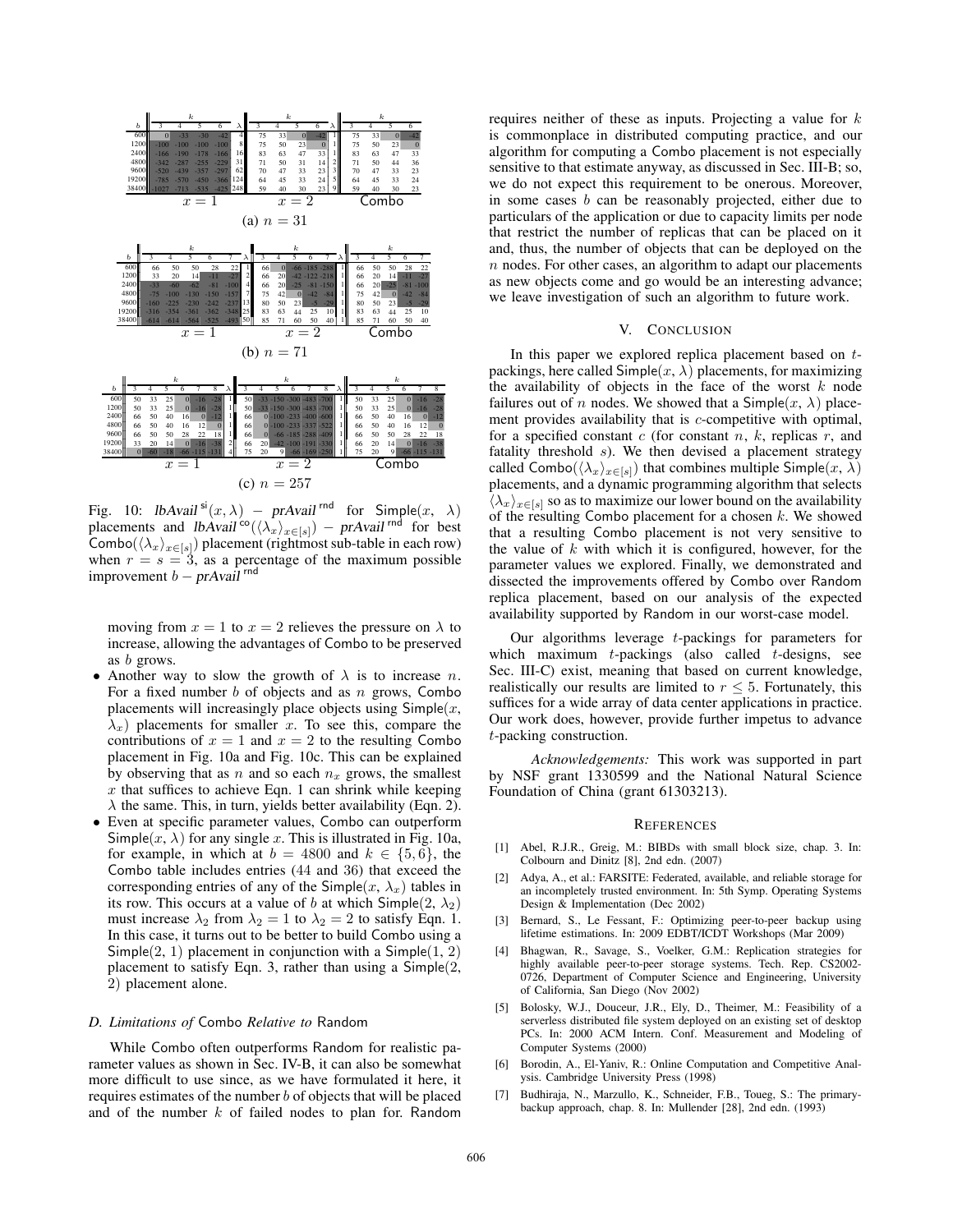- [8] Colbourn, C.J., Dinitz, J.H. (eds.): Handbook of Combinatorial Designs. Chapman Hall/CRC, 2nd edn. (2007)
- [9] Colbourn, C.J., Dinitz, J.H., Stinson, D.R.: Applications of combinatorial designs to communications, cryptography, and networking. In: Lamb, J.D., Preece, D.A. (eds.) Surveys in Combinatorics, 1999. Cambridge University Press (1999)
- [10] Colbourn, C.J., Mathon, R.: Steiner systems, chap. 5. In: Colbourn and Dinitz [8], 2nd edn. (2007)
- [11] Colbourn, C.J., Van Oorschot, P.C.: Applications of combinatorial designs in computer science. ACM Computing Surveys 21(2) (Jun 1989)
- [12] Dasgupta, S., Papadimitriou, C., Vazirani, U.: Algorithms. McGraw-Hill (2008)
- [13] Dinitz, J.H., Stinson, D.R.: A brief introduction to design theory, chap. 1. In: [14] (1992)
- [14] Dinitz, J.H., Stinson, D.R. (eds.): Contemporary Design Theory: A Collection of Surveys. Wiley-Interscience (1992)
- [15] Douceur, J., Wattenhofer, R.: Competitive hill-climbing strategies for replica placement in a distributed file system. In: 15th Intern. Symp. Distributed Computing (2001)
- [16] Feller, W.: An Introduction to Probability Theory and Its Applications, vol. 1. John Wiley & Sons, Inc., 3rd edn. (1968)
- [17] Garcia-Molina, H., Barbara, D.: How to assign votes in a distributed system. Journal of the ACM 32 (Oct 1985)
- [18] Ghemawat, S., Gobioff, H., Leung, S.T.: The Google file system. In: 19th ACM Symp. Operating Systems Principles (Oct 2003)
- [19] Gifford, D.K.: Weighted voting for replicated data. In: 7th ACM Symp. Operating System Principles (1979)
- [20] Hanani, H., Hartman, A., Kramer, E.S.: On three-designs of small order. Discrete Mathematics 45(1) (1983)
- [21] Hanani, M.: On quadruple systems. Canad. J. Math. 12 (1960)
- [22] Khosrovshahi, G.B., Laue, R.: t-designs with  $t \geq 3$ , chap. 4. In: Colbourn and Dinitz [8], 2nd edn. (2007)
- [23] Lindner, C.C., Rodger, C.A.: Design Theory, chap. 1. CRC Press (2008)
- [24] MacCormick, J., et al.: Kinesis: A new approach to replica placement in distributed storage systems. ACM Transactions on Storage 4 (Jan 2009)
- [25] Mathon, R., Rosa, A.: 2- $(v, k, \lambda)$  designs of small order, chap. 1. In: Colbourn and Dinitz [8], 2nd edn. (2007)
- [26] Mills, W.H., Mullin, R.C.: Coverings and packings, chap. 9. In: Dinitz and Stinson [14] (1992)
- [27] Mitzenmacher, M., Upfal, E.: Probability and Computing. Cambridge University Press (2005)
- [28] Mullender, S. (ed.): Distributed Systems. Addison-Wesley, 2nd edn. (1993)
- [29] Ng, W.K., Ravishankar, C.V.: Coterie templates: A new quorum construction method. In: 15th Intern. Conf. Distributed Computing Systems (May 1995)
- [30] Ogilvy, C.S.: Excursions in Geometry, chap. 3-4. Dover (1990)
- [31] On, G., Schmitt, J., Steinmetz, R.: Quality of availability: Replica placement for widely distributed systems. In: 11th Intern. Conf. Quality of Service (2003)
- [32] Ostergard, P.R., Pottonen, O.: There exists no Steiner system  $S(4, 5, 17)$ . Journal of Combinatorial Theory, Series A 115(8) (2008)
- [33] Raghavarao, D., Padgett, L.V.: Balanced incomplete block designs applications. In: Block Designs: Analysis, Combinatorics and Applications, chap. 5. World Scientific (2005)
- [34] Rzadca, K., Datta, A., Buchegger, S.: Replica placement in P2P storage: Complexity and game theoretic analyses. In: 30th IEEE Intern. Conf. Distributed Computing Systems (Jun 2010)
- [35] Santos, J.R., Muntz, R.R., Ribeiro-Neto, B.: Comparing random data allocation and data striping in multimedia servers. In: 2000 ACM Intern. Conf. Measurement and Modeling of Computer Systems (2000)
- [36] Schneider, F.B.: What good are models and what models are good?, chap. 2. In: Mullender [28], 2nd edn. (1993)
- [37] Shvachko, K., Kuang, H., Radia, S., Chansler, R.: The Hadoop distributed file system. In: 26th IEEE Symp. Mass Storage Systems and Technologies (2010)
- [38] VMWare, Inc.: Protecting mission-critical workloads with VMware fault tolerance. http://www.vmware.com/resources/techresources/1094 (Feb 2009)
- [39] Yu, H., Gibbons, P.B.: Optimal inter-object correlation when replicating for availability. In: 26th ACM Symp. Principles of Distributed Computing (2007)
- [40] Yu, H., Gibbons, P.B., Nath, S.: Availability of multi-object operations. In: 3rd USENIX Symp. Networked Systems Design & Implementation (2006)
- [41] Yu, H., Vahdat, A.: Minimal replication cost for availability. In: 21st ACM Symp. Principles of Distributed Computing (2002)

# APPENDIX A THE  $s = 1$  CASE

In our comparisons between Combo $(\langle \lambda_x \rangle_{x \in [s]})$  and Random placements in Sec. IV-B, we deferred the case  $s = 1$ . In this case, a Combo $(\langle \lambda_x \rangle_{x \in [s]})$  placement is just a Simple(0,  $\lambda_0$ ) placement. Our analysis in this paper applies to the  $s = 1$ case, and a comparison using  $lb\overline{Avail}^{\text{co}}(\lambda_0)$  – prAvail<sup>rnd</sup> as in Sec. IV-B indicates that Random slightly outperforms Simple(0,  $\lambda_0$ ) in this measure, for the parameter values we tested. Nevertheless, we relegated this case to the appendix simply because both Random and Simple(0,  $\lambda_0$ ) perform poorly in this case. The following lemma, proved in Appendix B, formalizes this claim for Random placements.

*Lemma 4:* Suppose  $s = 1$ ,  $k < n/2$ , and  $\ell = \frac{rb}{n}$ . Then,

$$
\text{prAvail}^{\text{rnd}} \le b \left(1 - \frac{1}{b}\right)^{k \lfloor \ell \rfloor}
$$

To see one implication of this lemma, recall that  $(1 - \frac{1}{b})^b$  converges to  $e^{-1}$ as  $b \longrightarrow \infty$ . So, for large enough b, prAvail<sup>rnd</sup> is at most approximately  $b(e^{-r/n})^k$ . In terms of parameter values tested elsewhere in this paper, Fig. 11 shows how  $\frac{1}{b}$  prAvail<sup>rnd</sup> =  $(1 - 1/b)^{k\lfloor \ell \rfloor}$  behaves for small numbers of node failures (c.f., the  $s = 1$ case of Fig. 8). Fig. 11 is



Fig. 11:  $\left(1-\frac{1}{b}\right)^{k\lfloor \ell \rfloor}$  for various *n* and *r*, as a function of  $k$  $(b = 38400)$ 

plotted for  $b = 38400$ , but plots for  $b = 2400$  and  $b = 9600$ are virtually indistinguishable. This graph shows that the availability of Random placements, as a fraction of  $b$ , decays essentially linearly in the number  $k$  of failed nodes, with a slope that grows smaller as  $n$  increases or  $r$  decreases (since each node then hosts fewer object replicas).

# APPENDIX B

# PROOFS

*Proof of Lemma 2:* An upper bound on the number of objects that become unavailable due to the failure of nodes in  $K$  is simply the number of objects for which s replicas can be packed onto the nodes K under the constraints of a Simple $(x,$